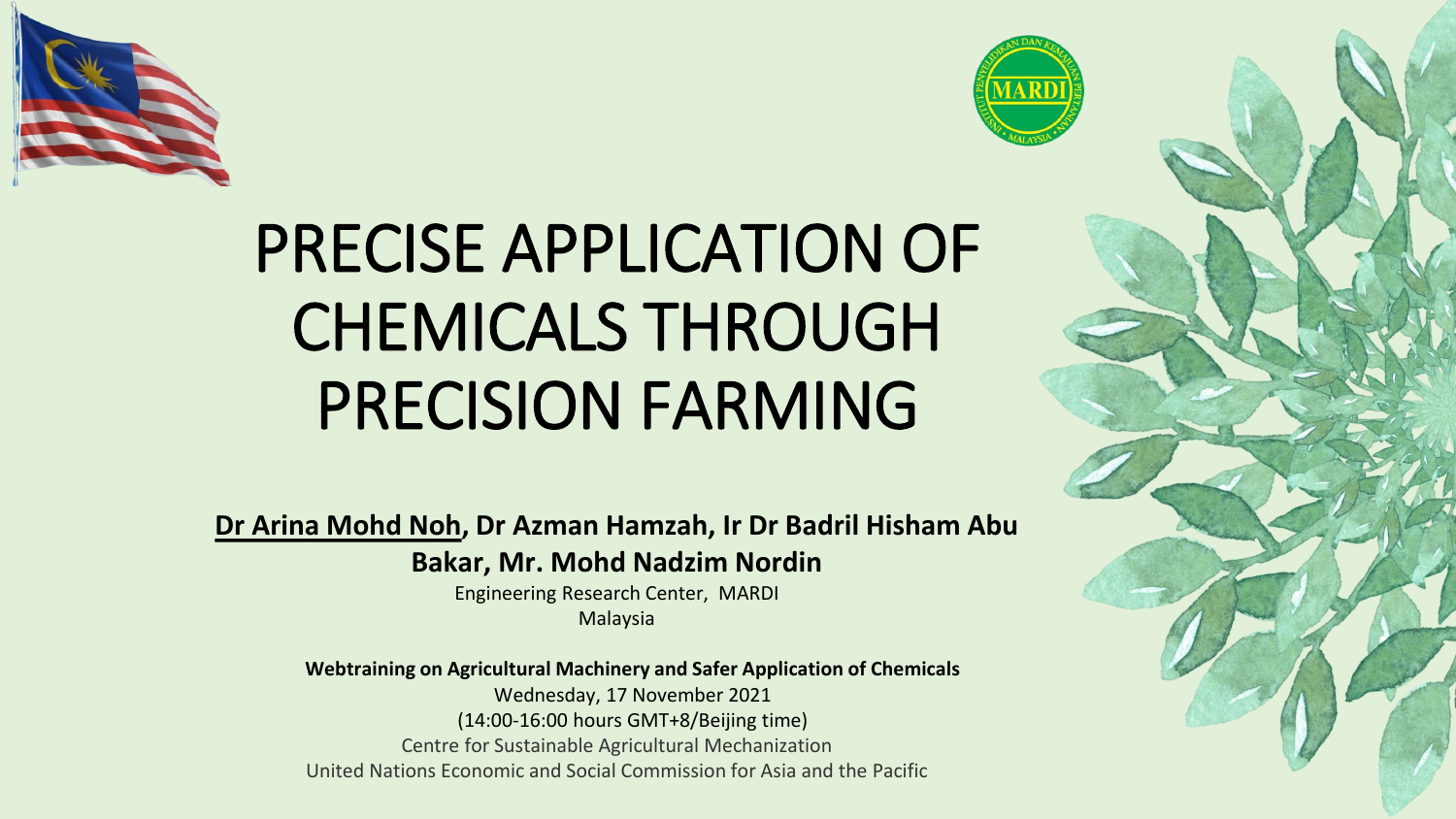## Introduction

- Paddy is one of the **most important food crop** in Malaysia.
	- Rice is **the staple food for the majority of the population**.
	- The crop provides the **primary source of income and livelihood**, particularly for small-scale farmers and landless agricultural workers.
- Current self sufficiency level (SSL) for rice output is between 60 70% - Government sets SSL target at 75% by 2025
- To achieved the targeted SSL **increasing yield** is one of the measures. To increase yield, **precise chemical application** is important especially in **reducing pest and disease**, and to **optimize fertilizer application.**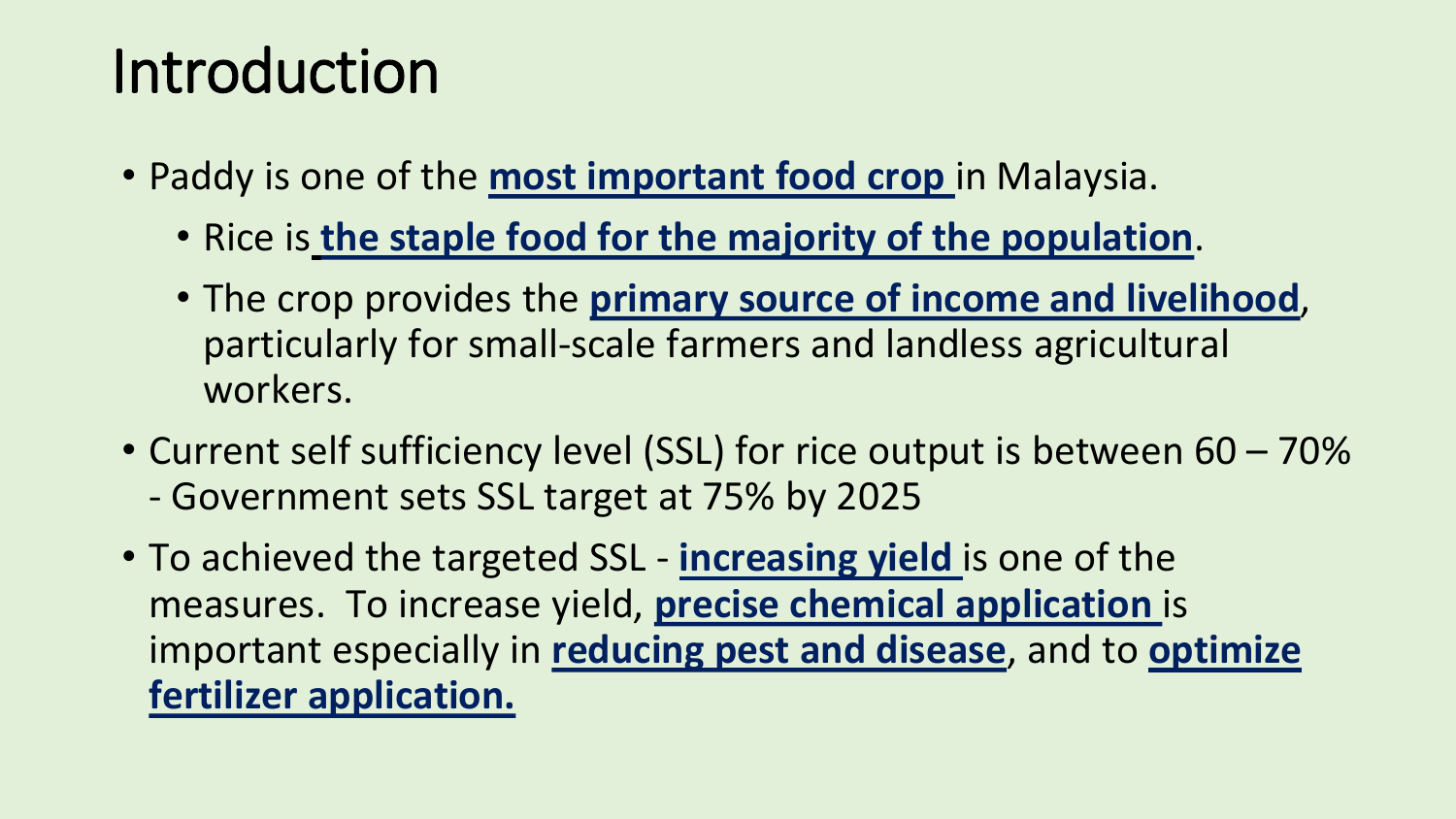## **Needs**

- The application of pesticides on crops is necessary to prevent unacceptable losses of the crop production. However **30.6% of farmers either uses more or less than the required quantity**.
- Most of the time, **severity of pest and insects forced farmers to use over dose pesticides**.
- In addition to that, some farmer **missed to apply pesticide in appropriate time which led to the spreading of weeds** and eventually they were **forced to fight the weeds with herbicide** in order to keep the crops
- Furthermore**, majority of workers or 76.83% do not adopt security measure during pesticide application** and this may pose **health risks** to the farmers as a consequence of improper or careless handling of chemicals.
- **Increasing trend in fertilizer usage** (kg per hectare of arable land) from 98.2 kg (1961) to 2491 kg (2018) – 2<sup>nd</sup> highest in the world ranking – need to optimize to **reduce production** cost.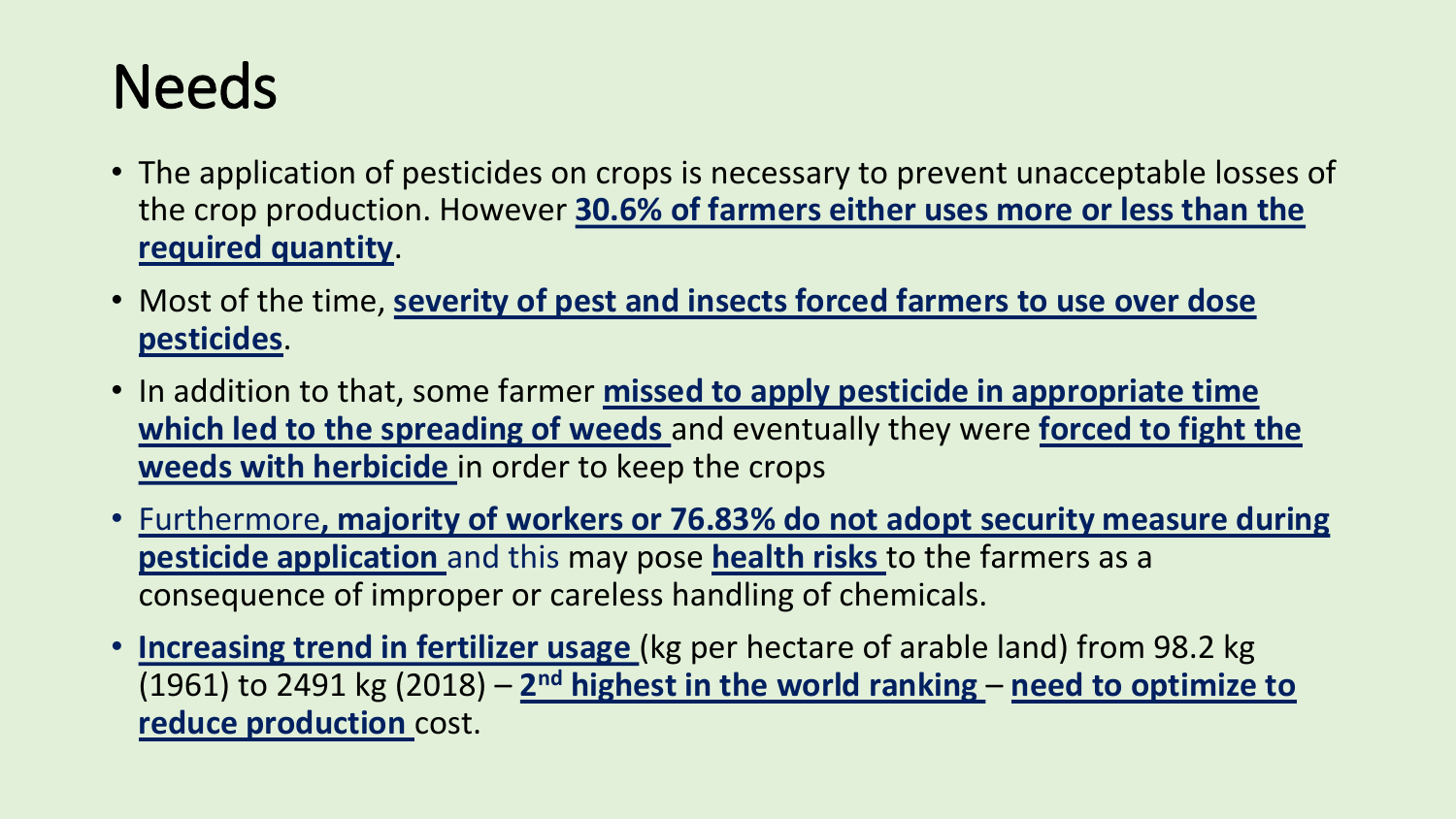## Precision Farming (PF)

- Farming management concept based on **observing, measuring and responding** to inter and intra-field **variability** in crops
- **Reduces uncertainties** and managing variabilities in farm management
- allows **efficient use of resources**.
- **reducing undesirable excess chemical** loading that would bring adverse effect to the environment and reduce profitability
- MARDI introduce PF technology including application of early warning system (EWS) to reduce pesticide application, Variable rate application of fertilizer and drone application in pesticide and fertilizer application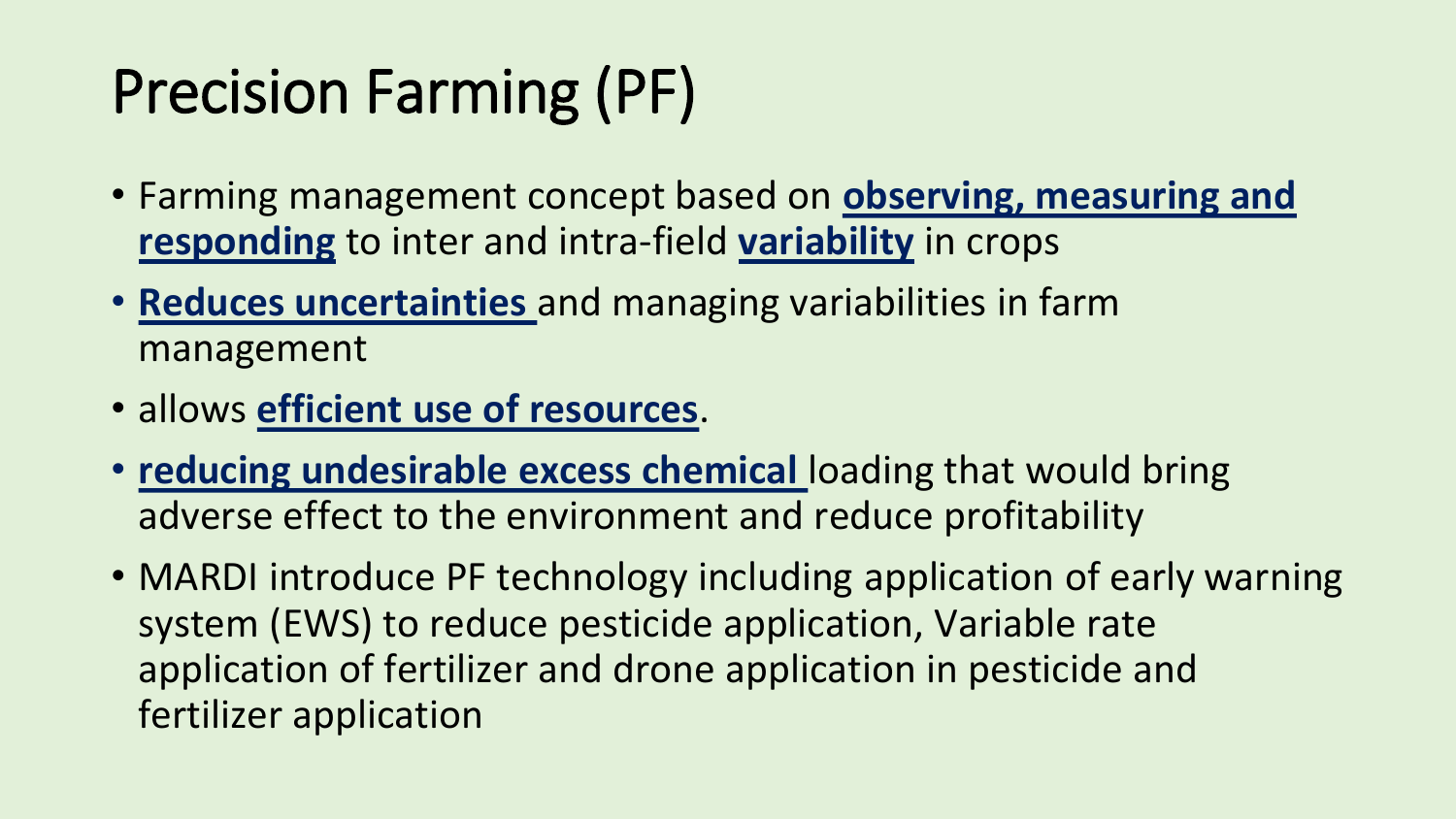#### **VARIABLE RATE FERTILIZER APPLICATION SYSTEM Main Server** MADA **File Upload Softwar** KADA maxis **National Agencies Server Clustering Treatment Map UAV Web Portal 11 M Treatment Map Producer System Modern Farmers Paddy Field TILIZER CALCULATION SOFTWARE!** and it Crop image captured  $1 - 1$ 1. E E E E to renor. 2. Captured crop image uploaded to server NUMBER FOR CORP. AND RESIDENCE AND ADDRESS. 3. Image processed in the server to produce SPAD and GAI map GAI treatment map by treatment map producer system 4. **Constant HERE** 5. Access by user through treatment map web portal 肩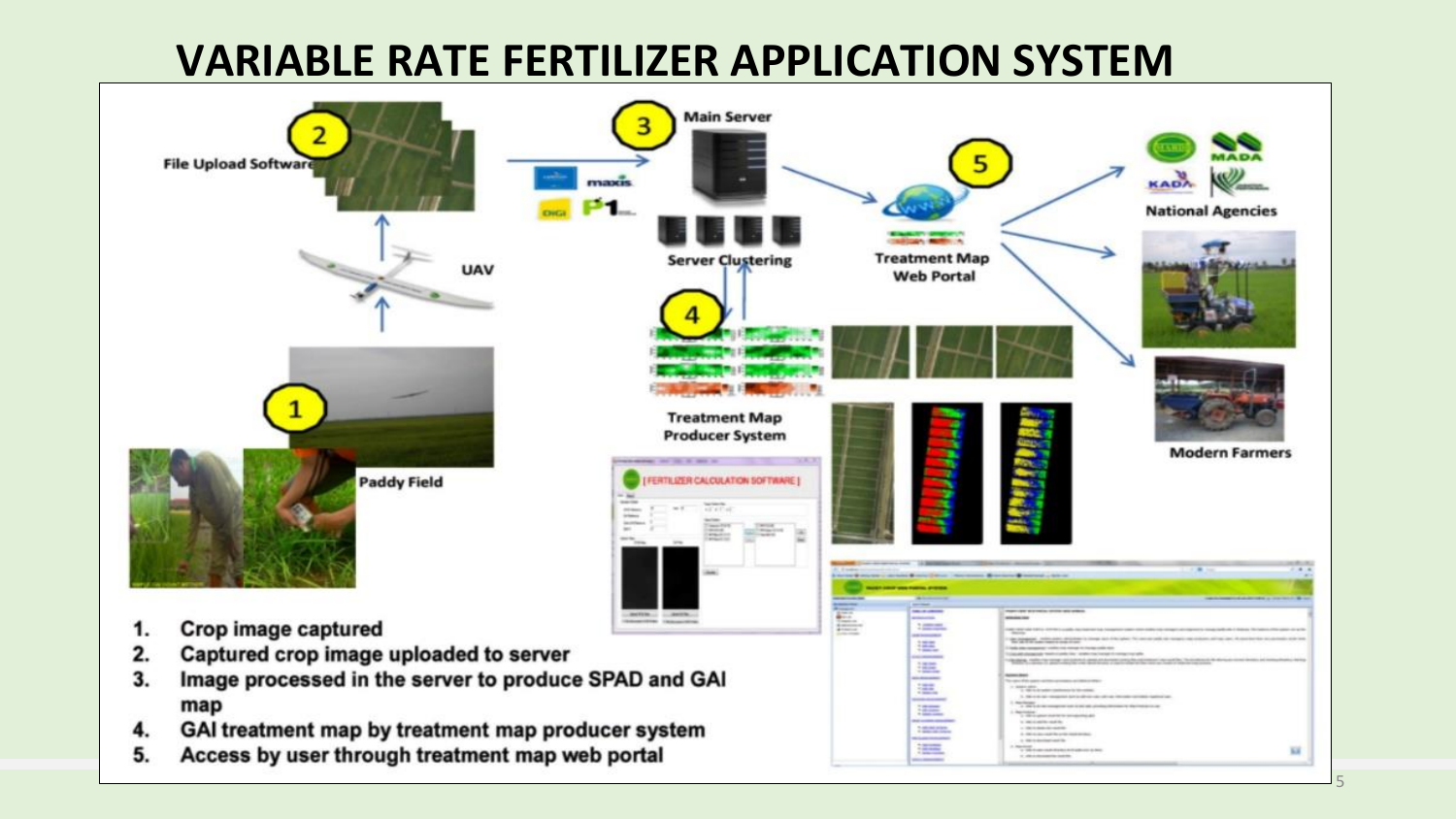- Fertilizer applications with VRT provide specific nutrients for plant needs
- The conventional practice of fertilization is on a blanket basis without taking into account the needs of the plant and the nutrient content available to each plot
- This will eventually result in inefficient use of fertilizers which is a situation where there are areas that receive more or less fertilizer regardless of the fertility status of the local soil.
- This leads to increased input costs and adverse effects on the environment.
- MARDI VRT Fertilizer System is based on the Green Area Index (GAI) model which assesses soil fertility and local crop conditions.
- This system is observed to save 17% of the total cost of fertilization with an increase of around 20% efficiency compared to conventional fertilization methods.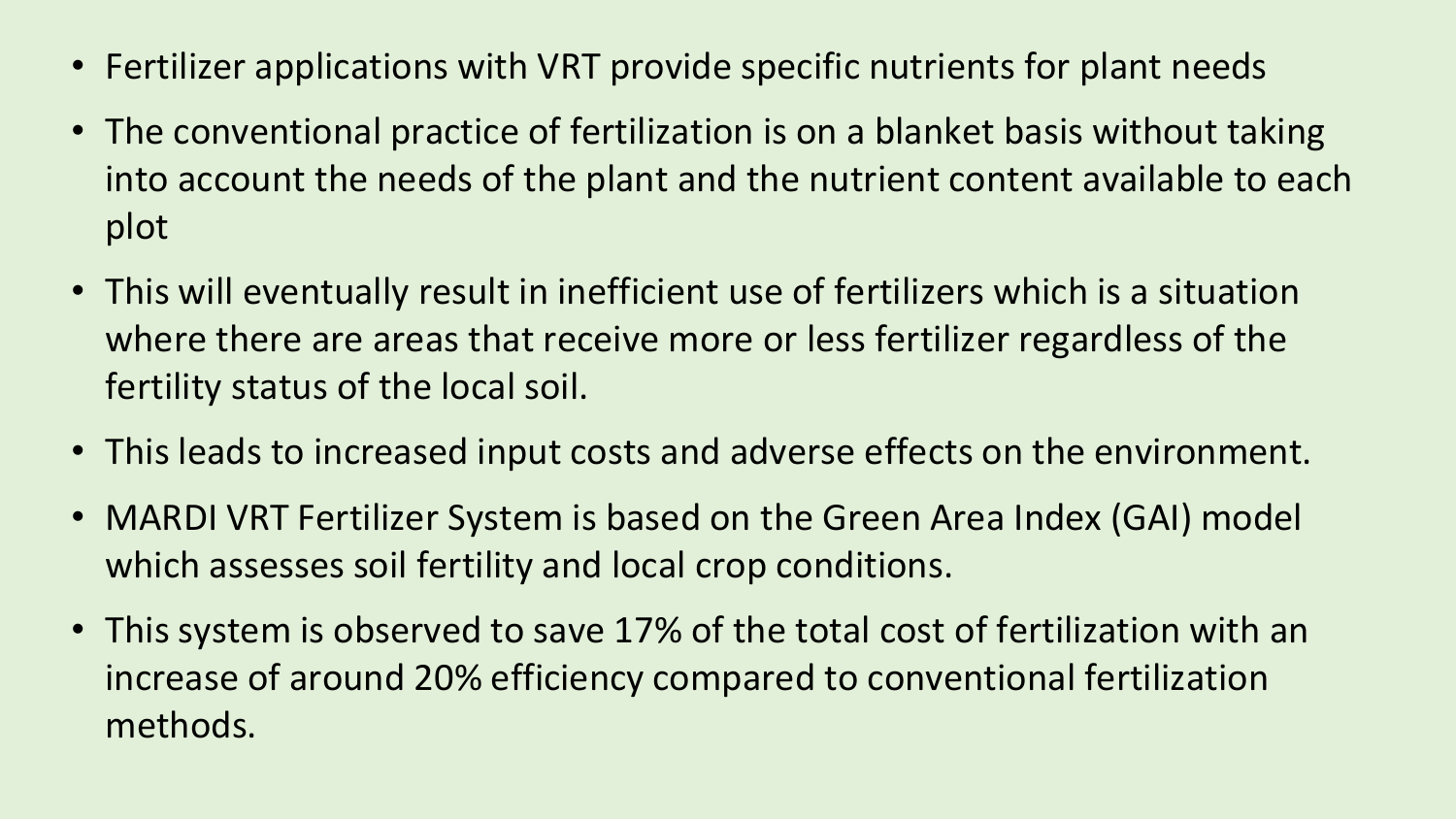### **EARLY WARNING SYSTEM (EWS)**



### **Outbreak Risk Index**

| Low risk-No need control              |  |
|---------------------------------------|--|
| Medium risk-Need to<br><b>Control</b> |  |
| High risk-Need immediate<br>control   |  |

- To control the Brown Plant Hopper (BPH) outbreak in paddy production
- Current practice schedule spraying based on plant stages
- Using EWS, risk map of the area was generated from EWS model developed to predict the pest outbreak risk. The EWS model calculated the risk based on important parameters such as current population of the BPH in the field and environment parameters..
- By using EWS, farmers only spray when the risk of the area is medium or high
- This system not only can assist farmers to only apply the pesticide when necessary but also helping farmers to take early preventive measures before the outbreak occurs to avoid significant yield loss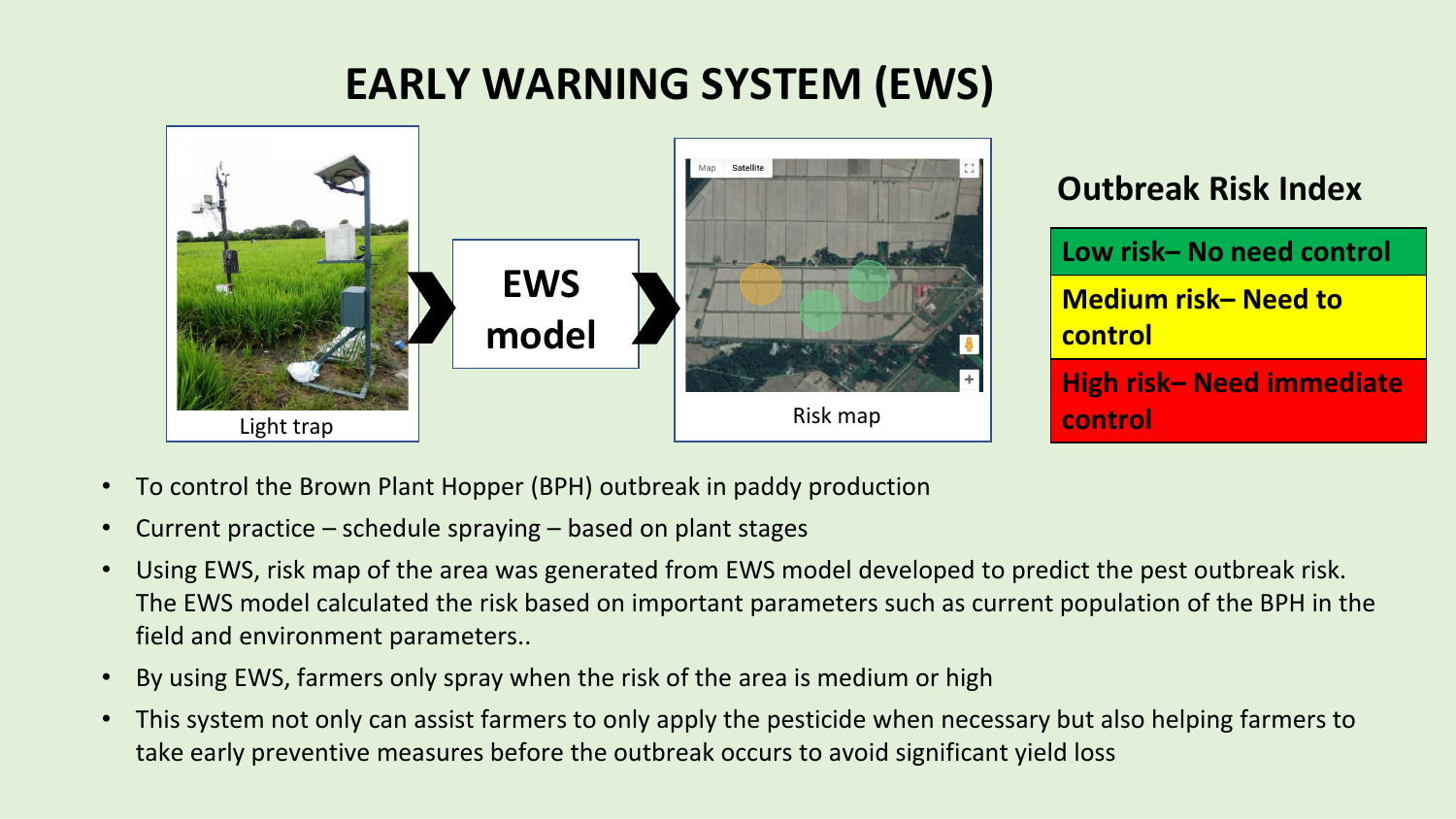

### **DRONE : EYES IN THE SKY**

- **Essential component in precision farming.**
- **Equipped with cameras, sensors, GIS data collection devices - act as 'eyes in the sky**
- **Surveying crop pest and disease area and identify insufficient water and nutrient deficiency area**
- **Installed with fertilizer or pesticide sprayer for fertilizer and pesticide application.**

#### **Advantages.**

- Efficient use of fertilizers and pesticides
- Time of spraying inputs such as fertilizers or pesticides can be shortened and the cost of spraying can also be reduced
- Enables more accurate spraying treatment map
- Drone pressure sensor and flow sensor able to monitor the spraying rate in real-time allowing for dynamic control of spray speed and amount during operation
- Drone spraying system responds to commands precisely, increasing the precision and effectiveness of spraying operations.

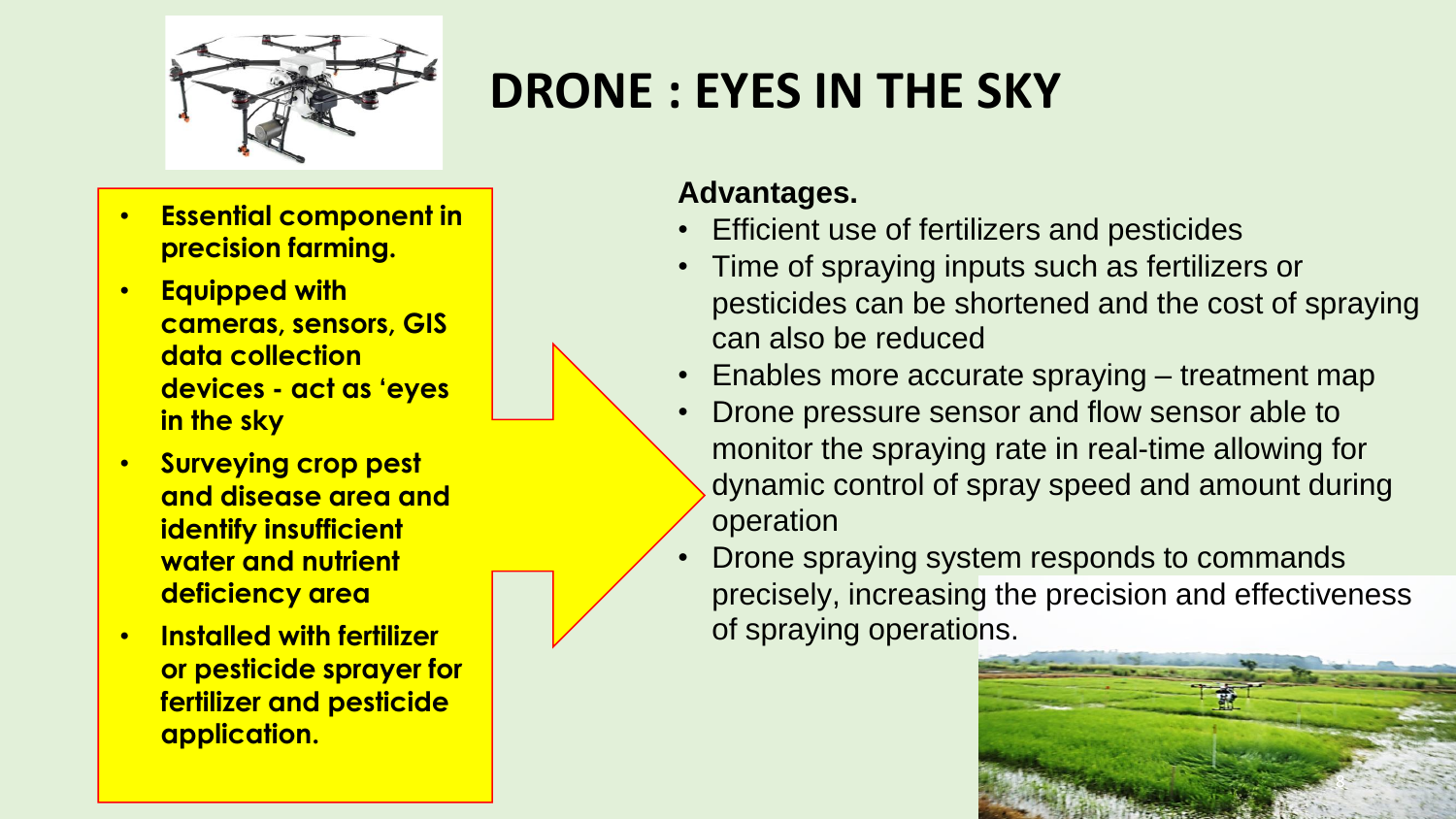### **ISSUES AND CHALLENGES**

- Implementing advance technology and machineries will involved high capital and maintenance cost.
- Not suitable for small scale farmers.
- The rapid growth of technology has been described as one of the causes of job losses for semi-skilled workers in developing countries. As a result, the income gap is widening, which would almost certainly have a negative social effect.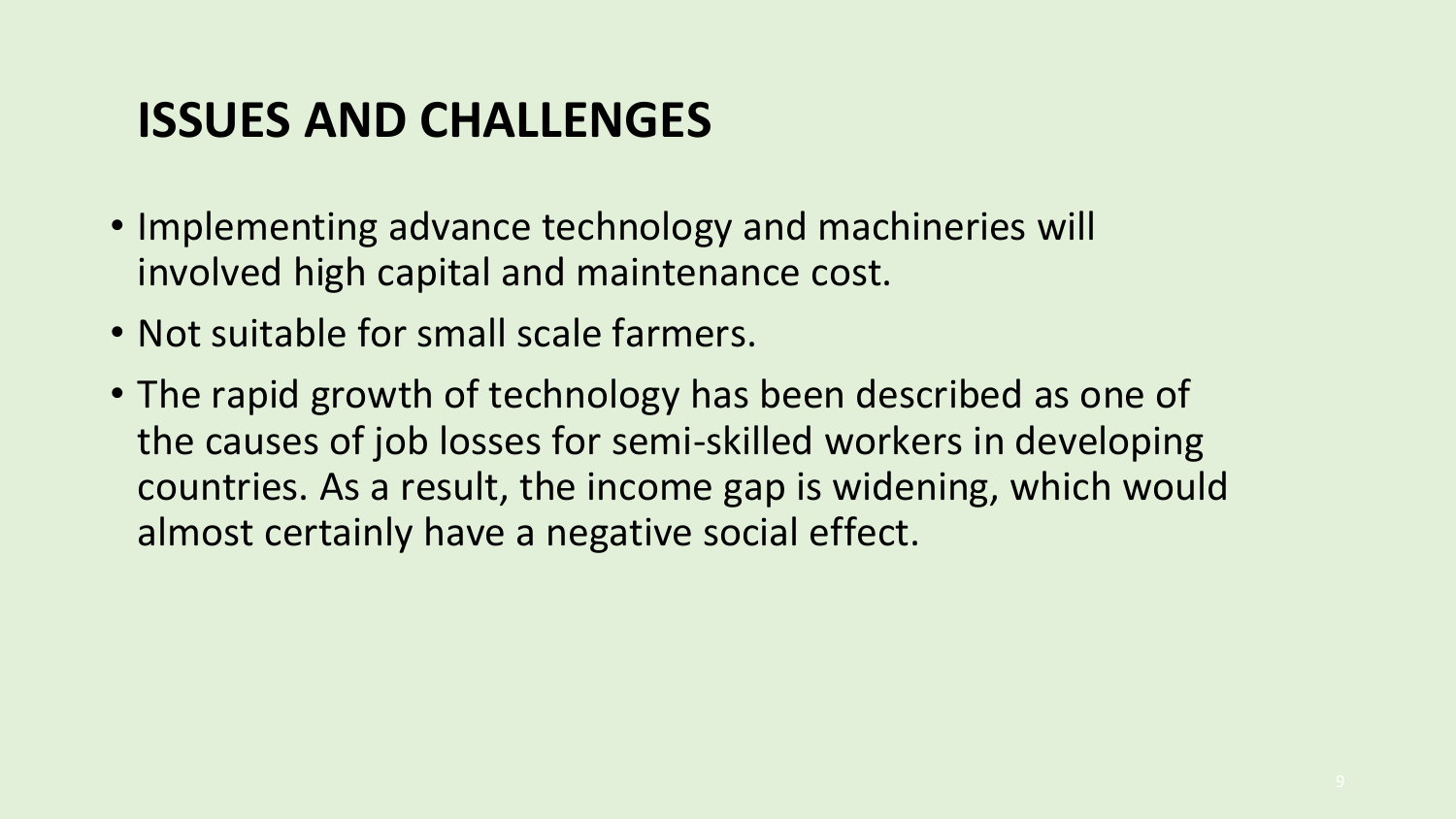## SOLUTION

- Government initiative increase food safety- National Agro-food Policy 2.0 (launch on 25 October 2021) drafted to drive the development and modernization of agri-food industry for the period of 2021 to 2030.
- Strengthening technology application in agro-food sector is one of the main focus  $-$  initiative on modern technology adoption
- Adoption of technology by extension agencies and private  $sector - each granary area was manage by specific$ extension agencies.
- This extension agencies or private company can acquire the technology and provide service to farmer –
- Farmer only pay for the service don't have to invest on high capital and maintenance cost.

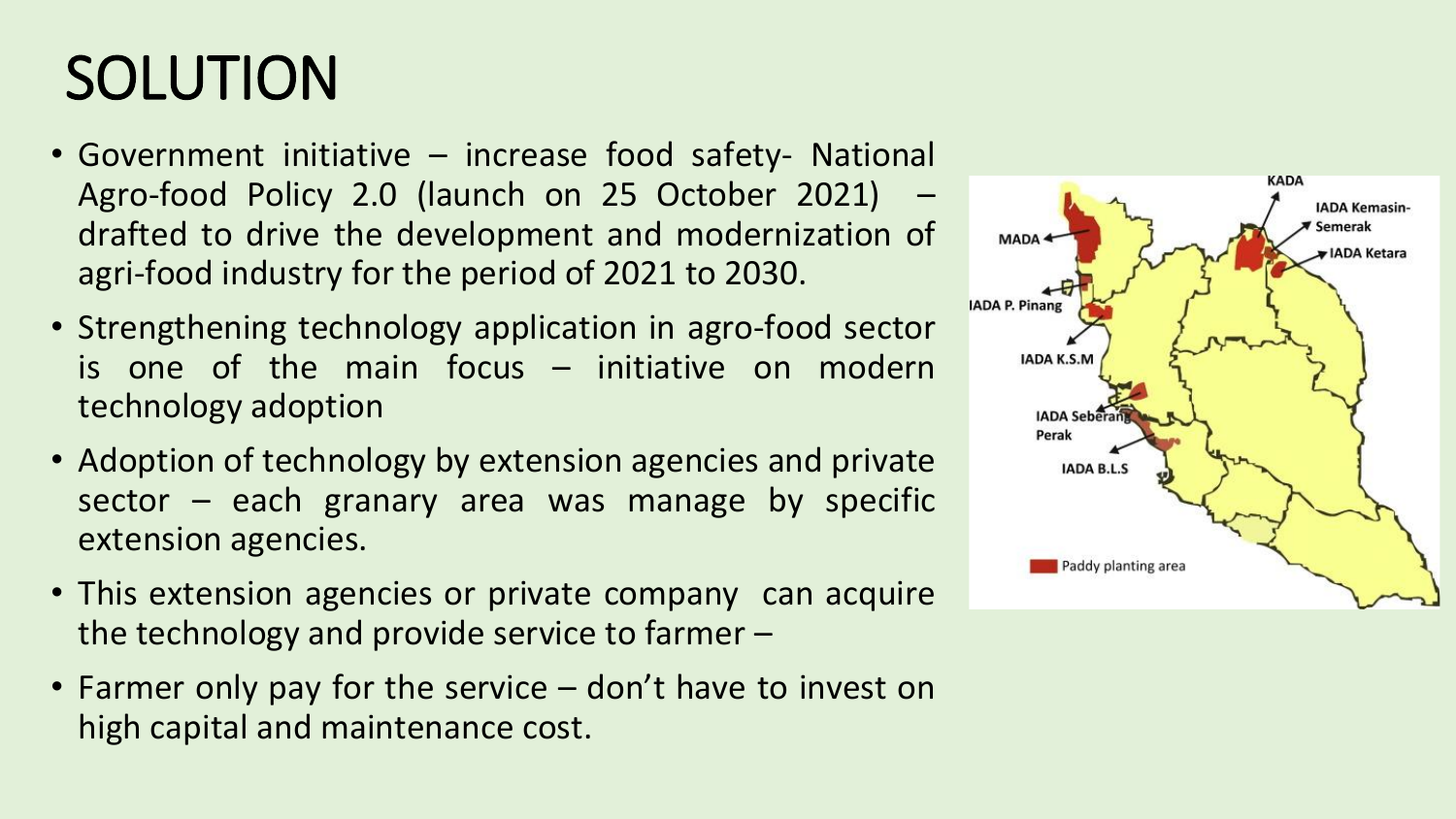### **CONCLUSION**

• Precise application of chemicals in crop production is important to ensure 100% SSL can be achieved.

• New technology developed through R&D for precise chemicals application was already available, however to ensure these technology is successfully implemented by the target user, cooperation form all stake holder and government support is needed.